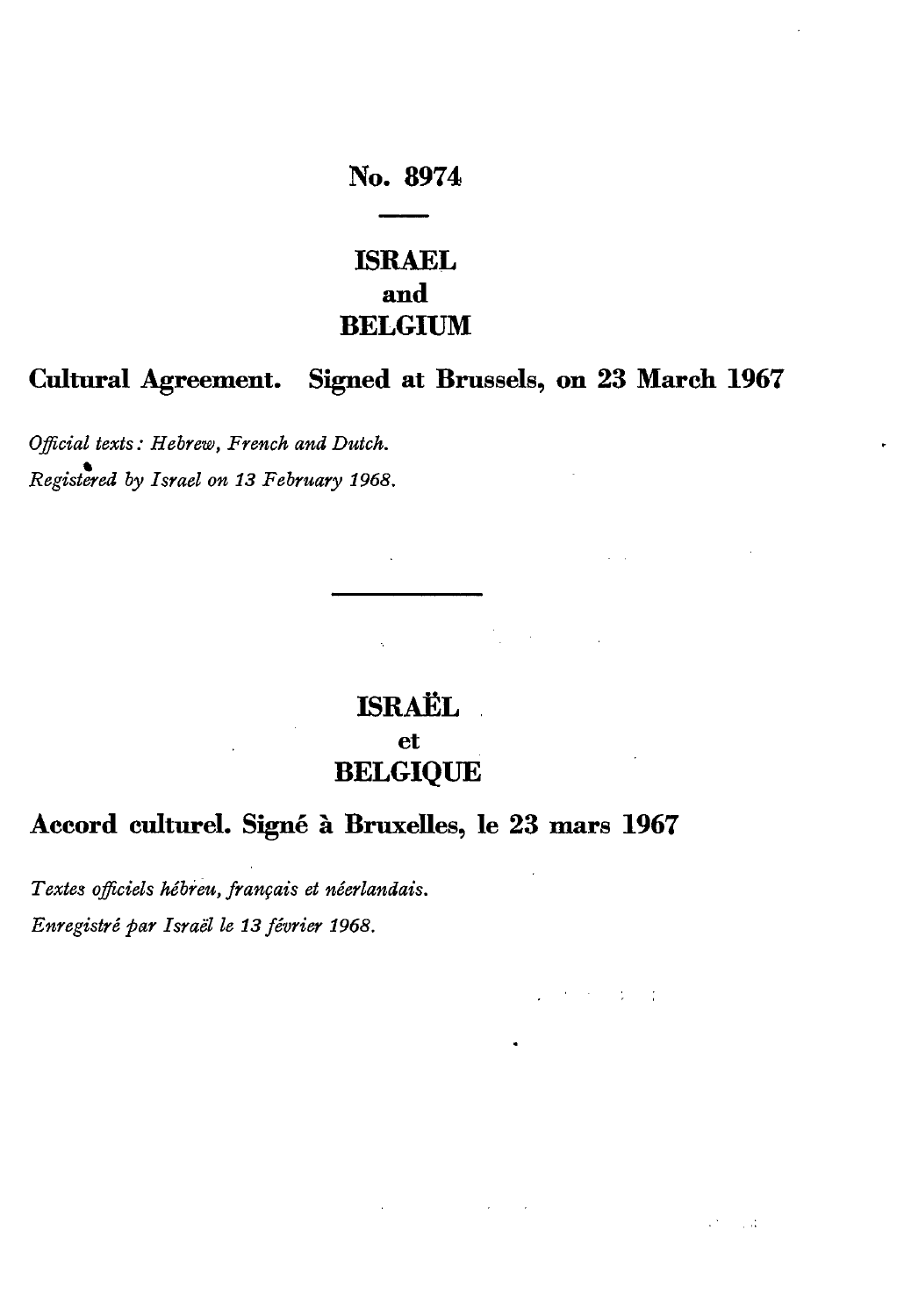$[TransLATION - TRADUCTION]$ 

## No. 8974. CULTUKAL AGREEMENT1 BETWEEN THE STATE OF ISRAEL AND THE KINGDOM OF BELGIUM. SIGNED AT BRUSSELS, ON 23 MARCH 1967

The Government of the State of Israel and the Government of the Kingdom of Belgium,

Desirous of encouraging and developing, through friendly collaboration, relations between the two countries in the sciences, literature, arts and education, and appre ciation of each other's social and cultural life,

Have agreed as follows :

## *Article 1*

The Contracting Parties shall promote and encourage exchanges of teachers at the various levels of education, and of scientific research workers, students, artists and representatives of other cultural or scientific professions.

They shall promote and encourage co-operation between universities, schools and institutes of higher education, technical, secondary, teacher-training and art schools, scientific laboratories, museums, libraries, educational organizations and scientific and artistic associations in the two countries.

## *Article 2* <sup>&</sup>gt;

Each Contracting Party undertakes to accord in its own territory every facility to scientists and research workers and to scientific institutions and missions from the other Contracting Party with a view to assisting them in carrying out their scientific research, in particular by giving them access to research centres, libraries, archives, monuments, museum collections and archaeological excavation sites.

#### *Article 3*

The Contracting Parties shall encourage the exchange of scientific and technical documentation and of information on research and techniques relating to archaeology and the preservation of historical monuments.

 $\sim$ 

<sup>&</sup>lt;sup>1</sup> Came into force on 21 January 1968, one month after the date of the exchange of the in-<br>struments of ratification which took place at Jerusalem on 21 December 1967, in accordance with article 15.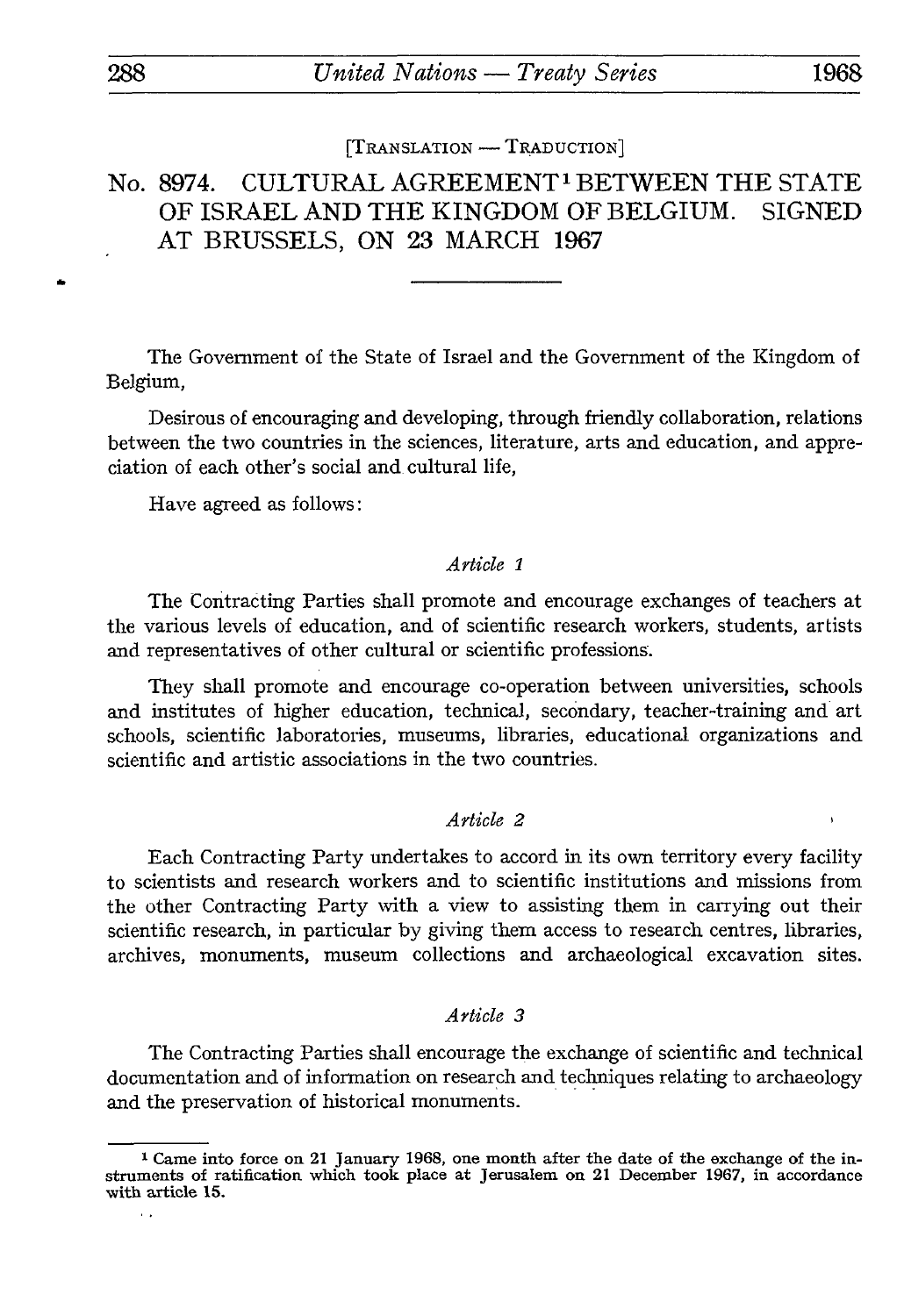## *Article 4*

Each. Contracting Party shall in its own territory promote and encourage visits and educational information missions by members of the teaching profession or officials specializing in education from the other Party.

Each shall also encourage co-operation and meetings between recognized youth organizations and popular education institutions.

#### *Article 5*

Each Contracting Party shall award study and research fellowships to enable its nationals to undertake or pursue studies, training courses or research of a scien tific, artistic or educational nature in the territory of the other Party, or to enable nationals of the other Party to pursue such studies, training courses or research in its own territory.

#### *Article 6*

The Contracting Parties undertake to consider the conditions in which the equivalence of diplomas, university degrees and other certificates of study awarded in the two countries may be recognized.

### *Article 7*

Each Contracting Party shall facilitate participation by nationals of the other Party in vacation courses organized in its territory.

### *Article 8*

**Service** 

Each Contracting Party shall make every effort to promote, in its universities or other institutions of higher education, knowledge of the language, literature and history of the other Contracting Party, and of all other subjects relating thereto, in particular by establishing Chairs and by organizing study and training courses and lectures.

#### *Article 9*

Each Contracting Party shall ensure, by the means at its disposal and within the framework of its internal legislation, that questions relating to the other Party are presented with the greatest objectivity in all the textbooks, in particular history textbooks, used at all levels of education. It shall take into account any suggestion by the other Party designed to correct any errors of fact or judgement those text books may contain.

ψŝ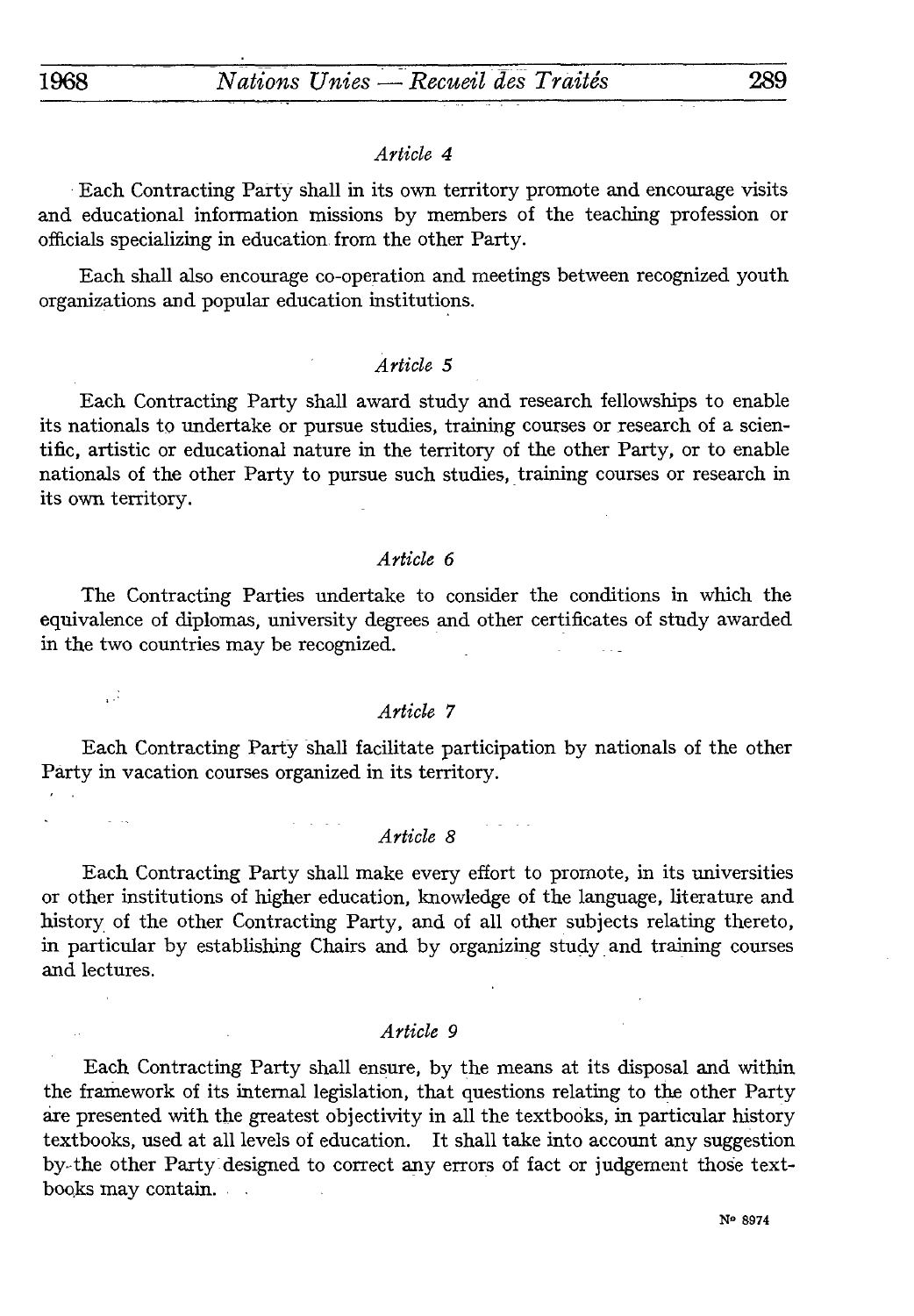## *Article 10*

The Contracting Parties shall promote, in so far as their respective laws permit, the exchange, translation and dissemination of books, pamphlets, publications, periodicals and films of a literary, artistic, scientific, educational or technical nature, and the exchange and dissemination of recorded music.

### *Article 11*

Each Contracting Party undertakes to facilitate the organization in the territory of the other Party of artistic, literary, scientific and educational exhibitions, of lectures, concerts and theatrical performances, and of other cultural events.

## *Article 12*

The Contracting Parties shall encourage technical co-operation and exchanges of cultural and artistic programmes between their respective radio and television stations.

## *Article 13*

With a view to the application of this Agreement, a Permanent Mixed Commis sion composed of eight members shall be established. This Commission shall com prise two sections. One consisting of Belgian members and sitting in Belgium, and the other consisting of Israel members and sitting in Israel. Each section shall comprise four members. The Belgian Minister responsible for cultural matters, in consultation with the Belgian Minister for Foreign Affairs, shall appoint the members of the Belgian section, and the Israel Minister of Education in consultation with the Israel Minister for Foreign Affairs, shall appoint the members of the Israel section. Each list of members shall be transmitted for approval to the other Contracting Party through the diplomatic channel.

## *Artiele 14*

The Permanent Mixed Commission shall meet in plenary session whenever necessary and at least once a year, alternately in Belgium and Israel.

The Chairman shall be the Chairman of the section of the host country.

According as the plenary session is held in Israel or in Belgium, the diplomatic representative of Belgium in Israel and the diplomatic representative of Israel in Belgium, or their substitutes, shall attend the meetings of the Mixed Commission *ex officia.* When necessary, the Permanent Mixed Commission and its two sections may enlist the services of experts as technical advisers.

When the Permanent Mixed Commission is not in plenary session, liaison between the two sections shall be maintained by a representative of the Belgian